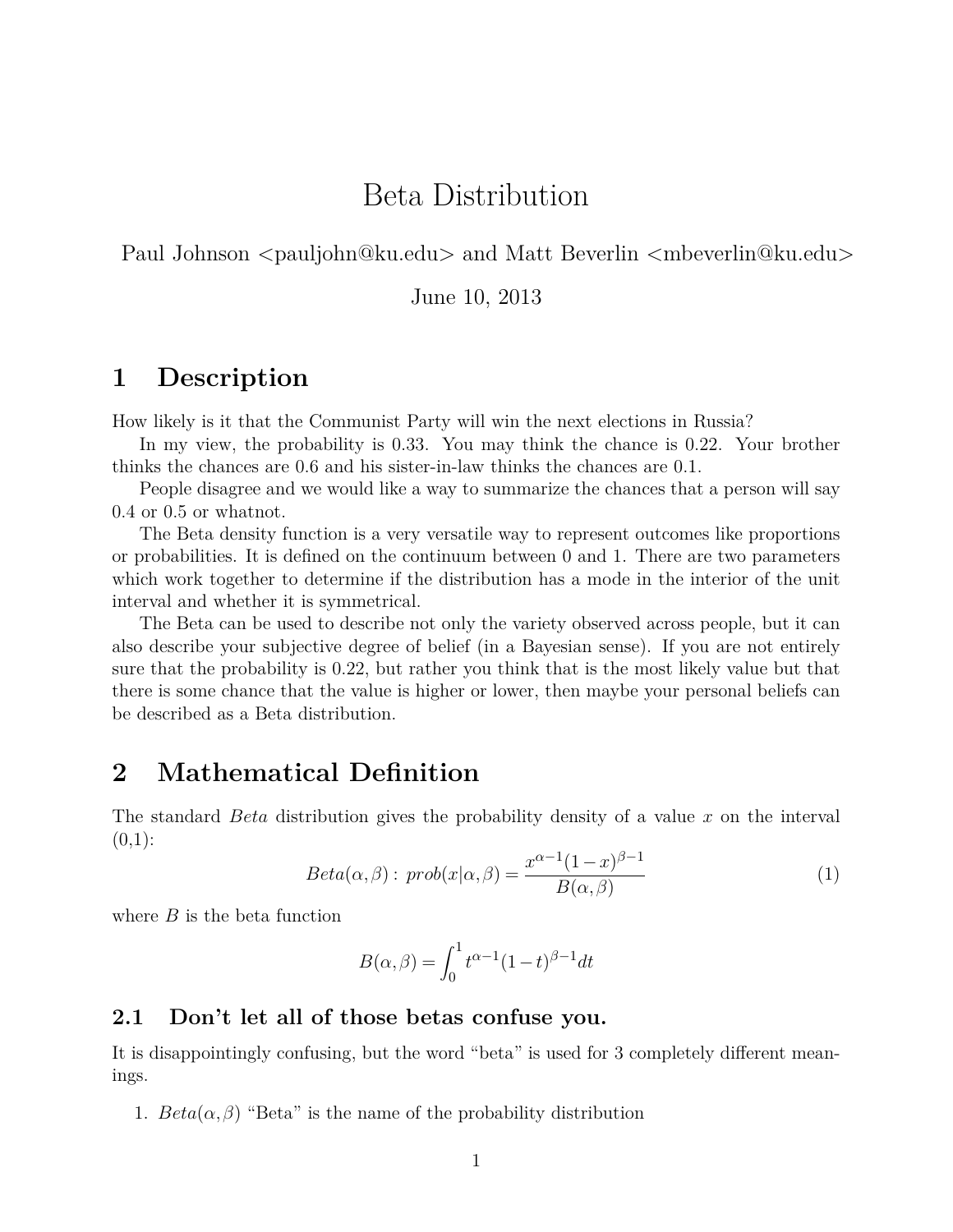- 2.  $B(\alpha, \beta)$  "Beta" is the name of a function that appears in the denominator of the density function
- 3.  $\beta$  "Beta" is the name of the second parameter in the density function

#### **2.2 About the Beta function** *B*

The Beta function  $B$  in the denominator plays the role of a "normalizing constant" which assures that the total area under the density curve equals 1.

The Beta function is equal to a ratio of Gamma functions:

$$
B(\alpha, \beta) = \frac{\Gamma(\alpha)\Gamma(\beta)}{\Gamma(\alpha + \beta)}
$$

Keeping in mind that for integers,  $\Gamma(k) = (k-1)!$ , one can do some checking and get an idea of what the shape might be.

A 3 dimensional graph of the Beta function can be found in Figure 1.

## **3 Moments of the Beta**

The expected value of a variable that is Beta distributed is:

$$
E(x) = \mu = \frac{\alpha}{\alpha + \beta} \tag{2}
$$

and the variance is

$$
Variance(x) = \frac{\alpha \beta}{(\alpha + \beta)^2(\alpha + \beta + 1)}
$$
\n(3)

People who are familiar with the Generalized Linear Model will notice that

$$
V(\mu) = \frac{\beta}{(\alpha + \beta)(\alpha + \beta + 1)} \cdot \mu
$$

is a variance function,  $V(\mu)$ , which indicates the dependence of the observed variance on the mean. For a fixed pair of parameters  $(\alpha, \beta)$ , the variance is proportional to  $\mu$ . A graph illustrating the Variance function is presented in Figure 2.

The third and fourth moments are:

$$
Skewness(x) = \frac{2(\beta - \alpha)\sqrt{1 + \alpha + \beta}}{\sqrt{\alpha + \beta}(2 + \alpha + \beta)}
$$
(4)

$$
Kurtosis(x) = \frac{6[\alpha^3 + \alpha^2(1 - 2\beta) + \beta^2(1 + \beta) - 2\alpha\beta(2 + \beta)]}{\alpha\beta(\alpha + \beta + 2)(\alpha + \beta + 3)}
$$
(5)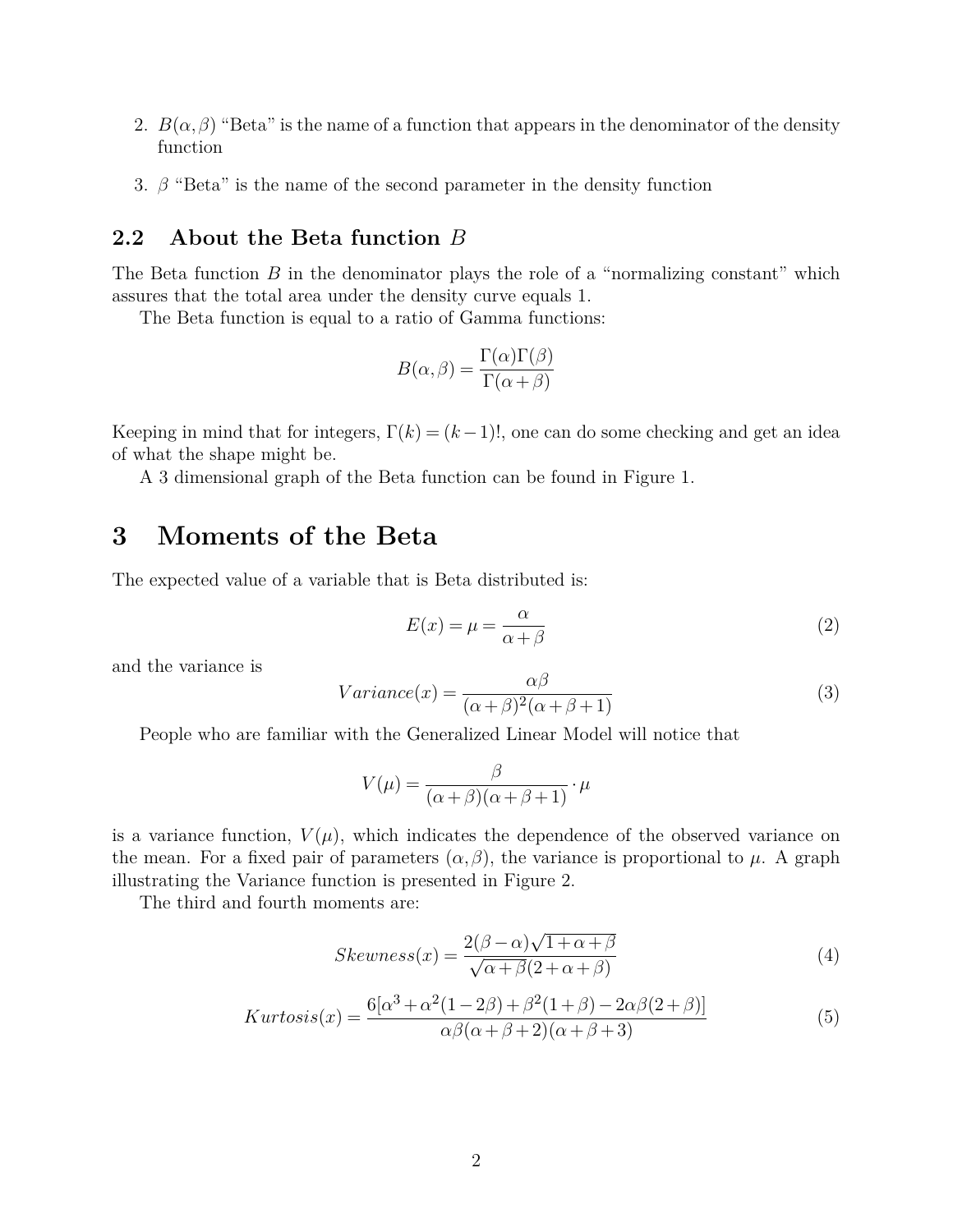

Figure 1: The<br><sub>3</sub>Beta Function  $\,$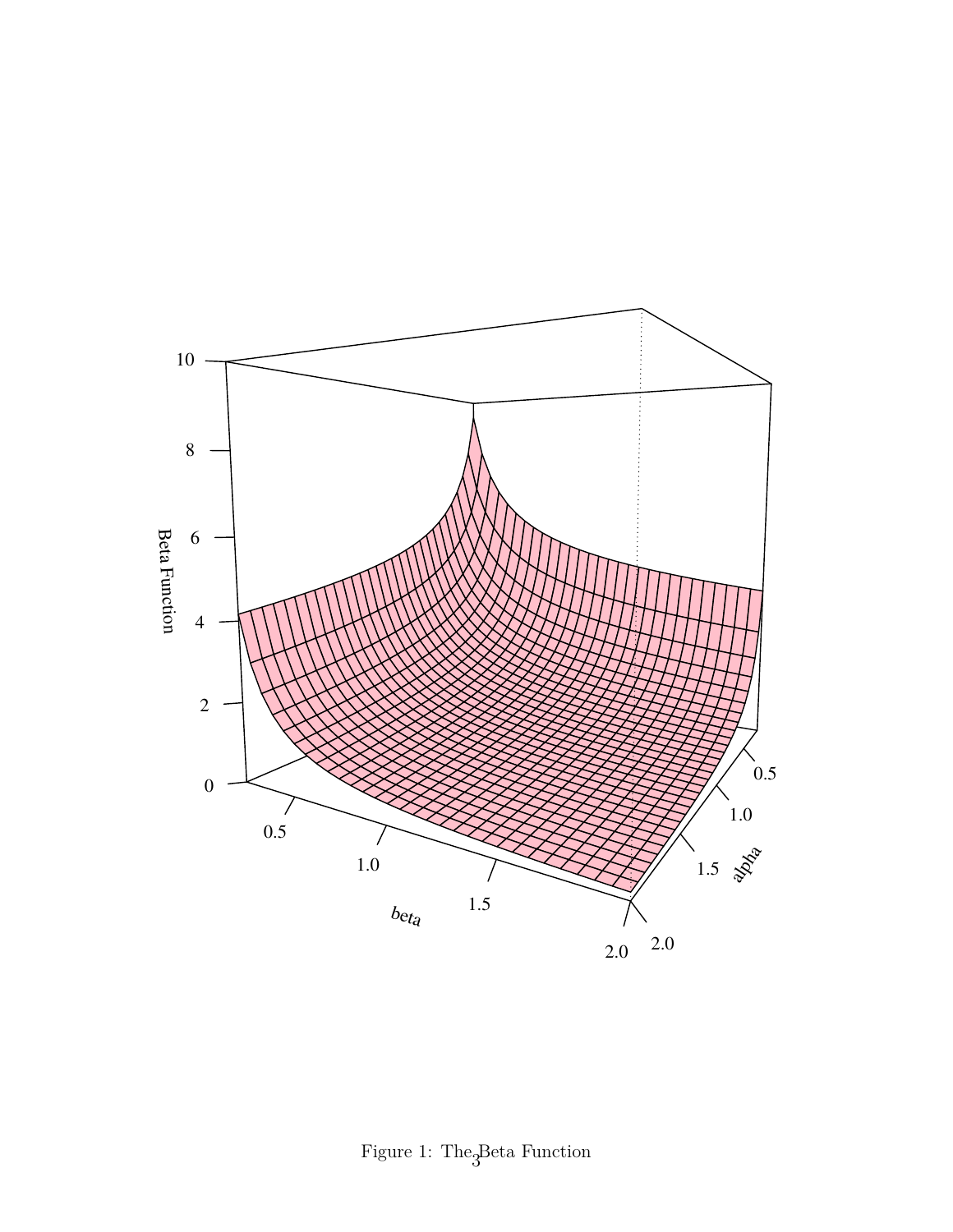

Figure 2: The Ratio of Variance to the Mean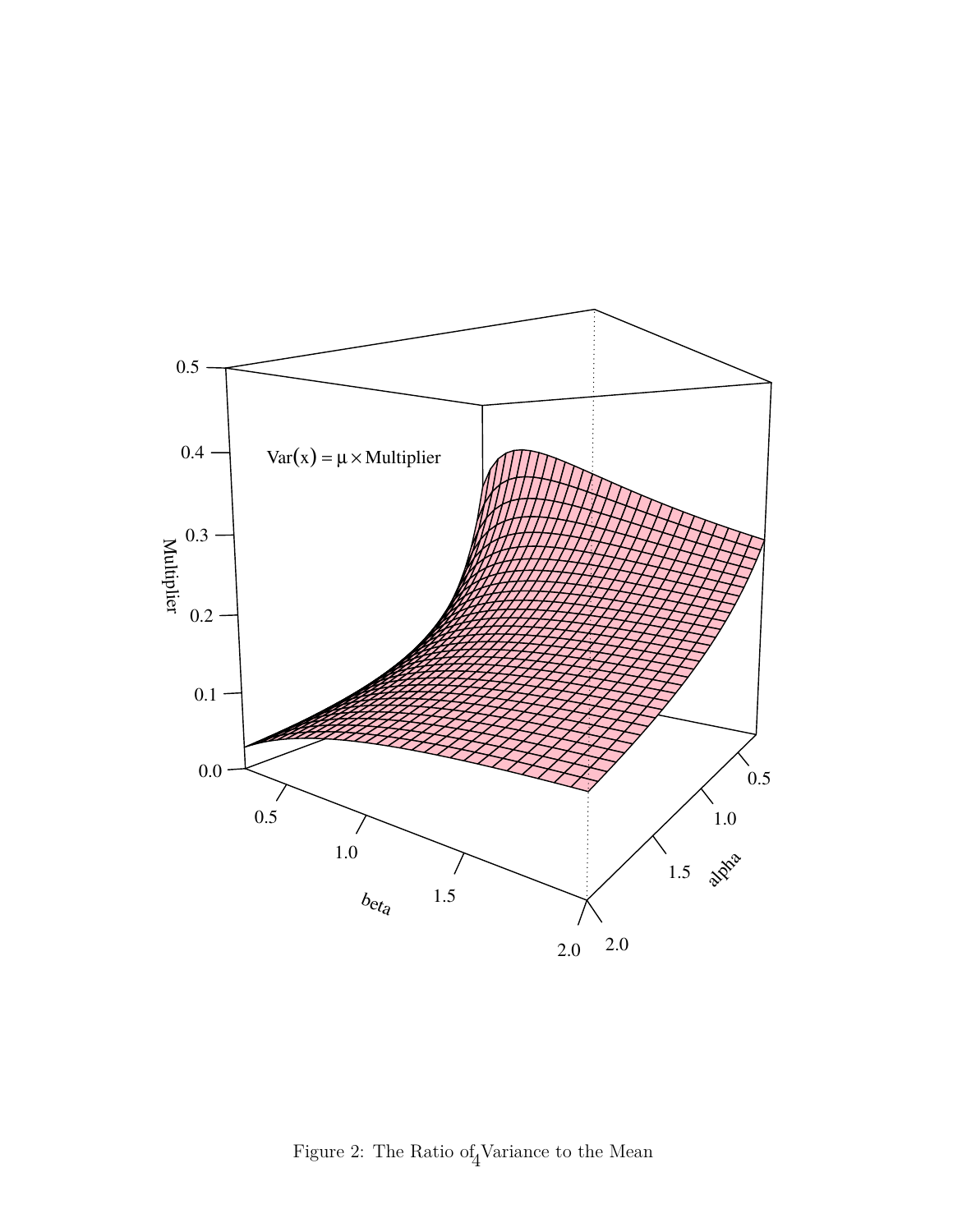

Figure 3:  $Beta(1,1)$  is the Uniform distribution

#### **3.1 The Mode**

If *α >* 1and *β >* 1, the peak of the density is in the interior of [0,1] and mode of the *Beta* distribution is

$$
mode = \gamma = \frac{\alpha - 1}{\alpha + \beta - 2} \tag{6}
$$

If  $\alpha$  or  $\beta$  < 1, the mode may be at an edge.

As we will illustrate below, if  $\alpha = \beta = 1$ , then the Beta is identical to a Uniform distribution.

### **4 Illustration**

One advantage of the Beta distribution is that it can take on many different shapes. If one believed that all scores were equally likely, then one could set the parameters  $\alpha = 1$  and  $\beta = 1$ , as illustrated in Figure 3, this gives a "flat" probability density function.

In models of elections, one may need a distribution of ideal points to resemble a singlepeaked distribution on the interval  $[0,1]$ . The Beta can be very useful in this kind of exercise. Consider Figure 4.

At one point, it fascinated me that the mode did not equal the mean and that the variance ends up characterizing the "slack" between those two things. Various densities in Figure 5 might be entertaining. In these examples, the Beta parameters are chosen to keep the mode constant at 0.3. Note how the mean and variance change across the illustrations.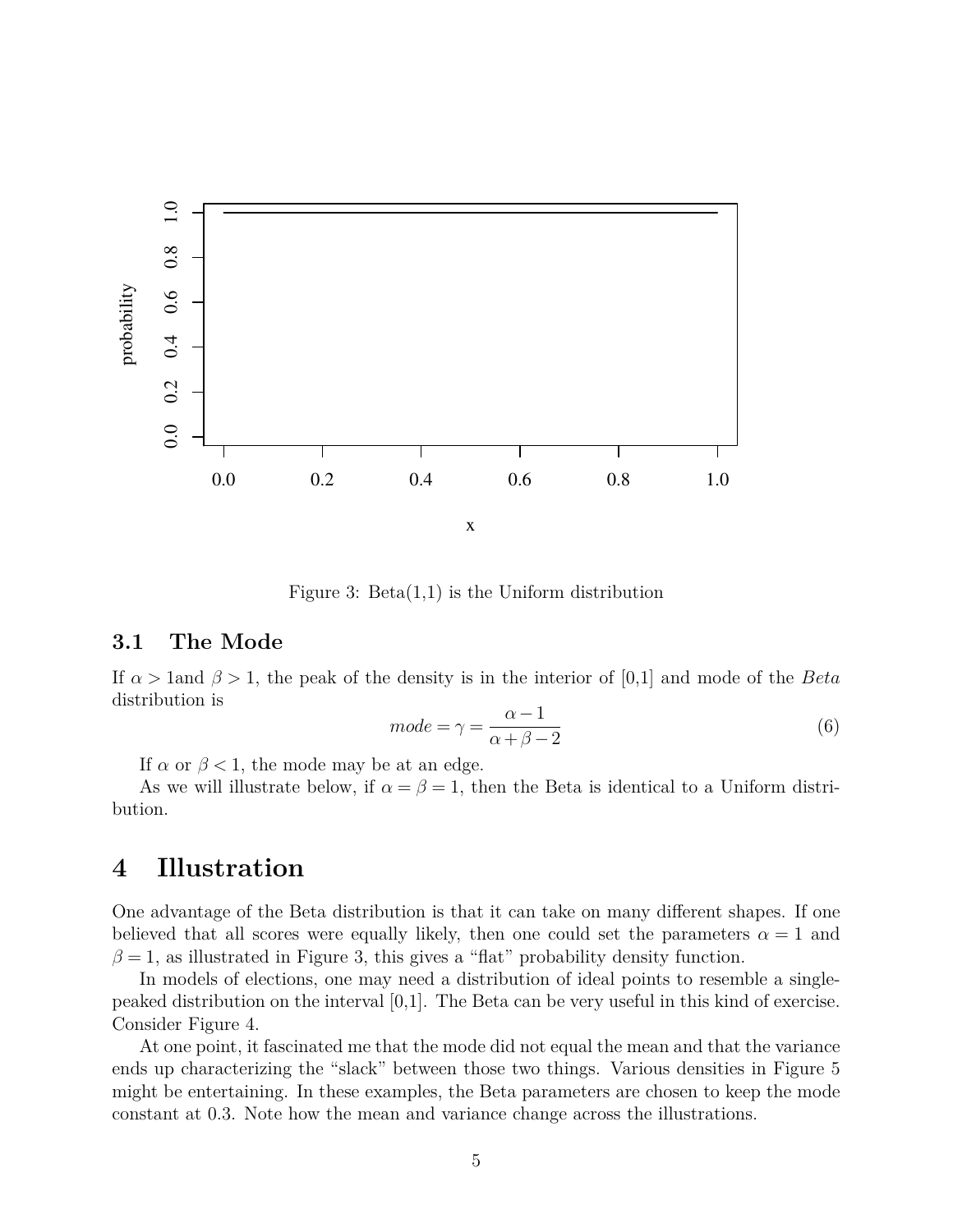



**Beta( 3 , 3 )**



**Beta( 5.67 , 3 )**



Figure 4: Some Pleasant Single-Peaked Betas 6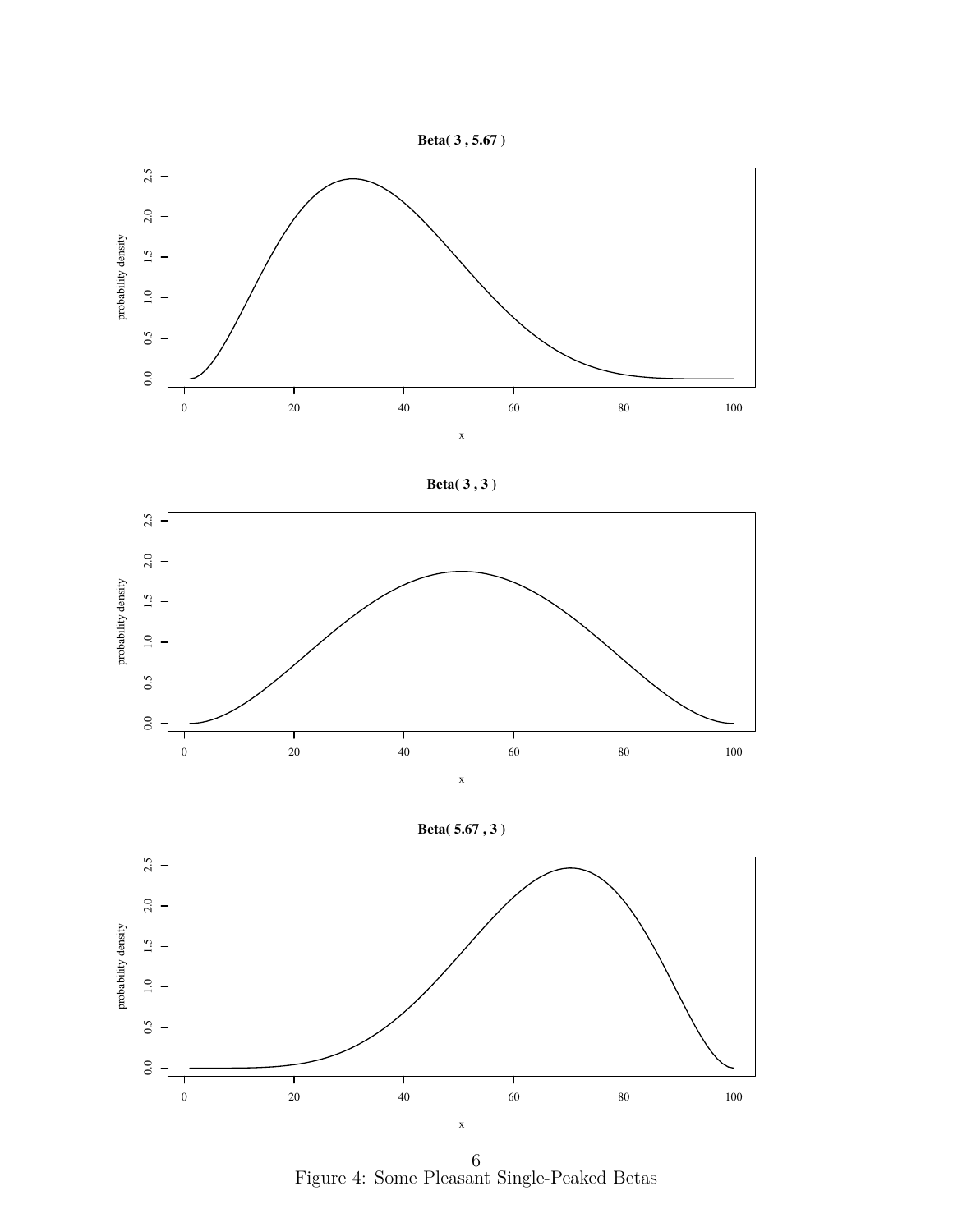

Figure 5: Beta Distributions with Mode=0.3

**Beta(2.41, 4.29) mode=0.3 mean=0.36, var=0.03**

**Beta(1.1, 1.23) mode=0.3 mean=0.47, var=0.075**



**Beta(3.72, 7.35) mode=0.3 mean=0.34, var=0.018**



**Beta(5.03, 10.41) mode=0.3 mean=0.33, var=0.013**



**Beta(6.34, 13.47) mode=0.3 mean=0.32, var=0.01**



**Beta(1.76, 2.76) mode=0.3 mean=0.39, var=0.043**



**Beta(3.07, 5.82) mode=0.3 mean=0.34, var=0.023**



**Beta(4.38, 8.88) mode=0.3 mean=0.33, var=0.016**



**Beta(5.69, 11.94) mode=0.3 mean=0.32, var=0.012**





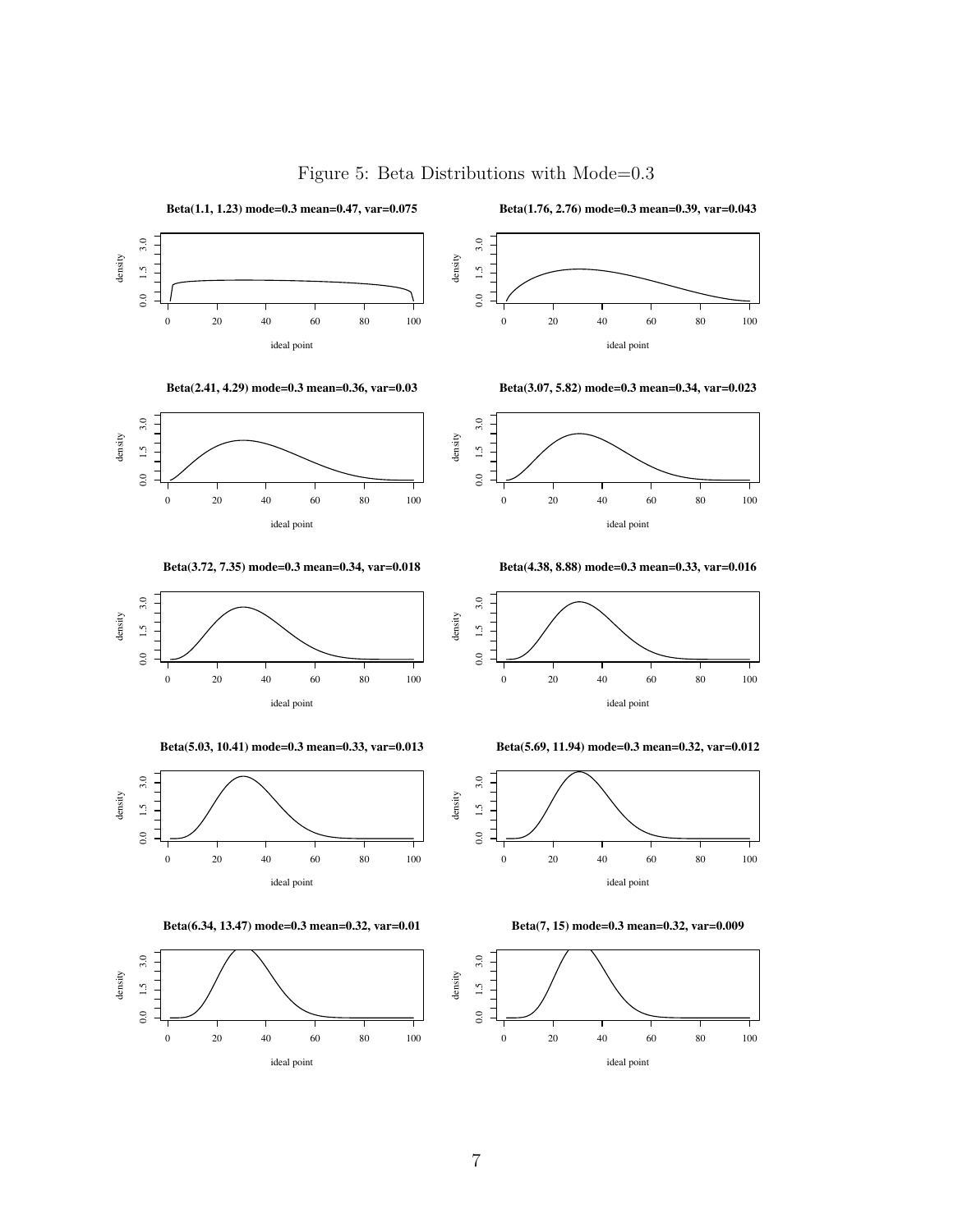Perhaps, as they say, the versatility of the Beta is a strength, but there is some reason to be cautious. If the parameters wander into the  $(0,1)$  range, then some pretty surprising shapes can appear. Consider Figure 6.

# **5 About the connection between the mean, the mode, and the variance**

In the pictures displaying the Beta density, one's eye is drawn to the peak of the frequency distribution, which is the mode. We can set the Beta's parameters in order to generate a distribution with a desired mode. Let the mode be represented by *γ*.

Here's a simple starting point: Suppose the mode is .50. That is the same as the mean (its symmetric), and the mode formula (6) implies:

$$
.50 = \frac{\alpha - 1}{\alpha + \beta - 2} \tag{7}
$$

and

$$
.50\alpha + .50\beta - 1 = \alpha - 1
$$

$$
.5\alpha = .5\beta
$$

$$
\alpha = \beta
$$
(8)

If one wants the mode to be in the middle, one can choose any value for  $\alpha$ , as long as one chooses the same value for *β*. (Whew! What a relief. This exactly matched my intuition.)

If the mode is in the center, we know  $\alpha$  and  $\beta$  are equal, but we don't know their values. The selection, it turns out, depends on how much diversity there is. If one wants a distribution to have points "tightly bunched" around the mode, then one should choose a large value for  $\alpha$ , say 10.0,

$$
variance \, of \, Beta(10, 10) = 0.01190 \tag{9}
$$

In contrast, if  $\alpha = 1.5$ , the variance is much greater:

$$
variance \, of \, Beta(1.5, 1.5) = 0.0625 \tag{10}
$$

Seen in this light, the parameter  $\alpha$  is a "homogeneity indicator." As  $\alpha$  gets bigger, the distribution collapses around the mode.

Although this particular calculation works only for a mode in the center, it does outline the process that we can use to assign  $\alpha$  and  $\beta$  for all other values of the mode.

Suppose the mode is .4. From equation 6

$$
.40 = \frac{\alpha - 1}{\alpha + \beta - 2}
$$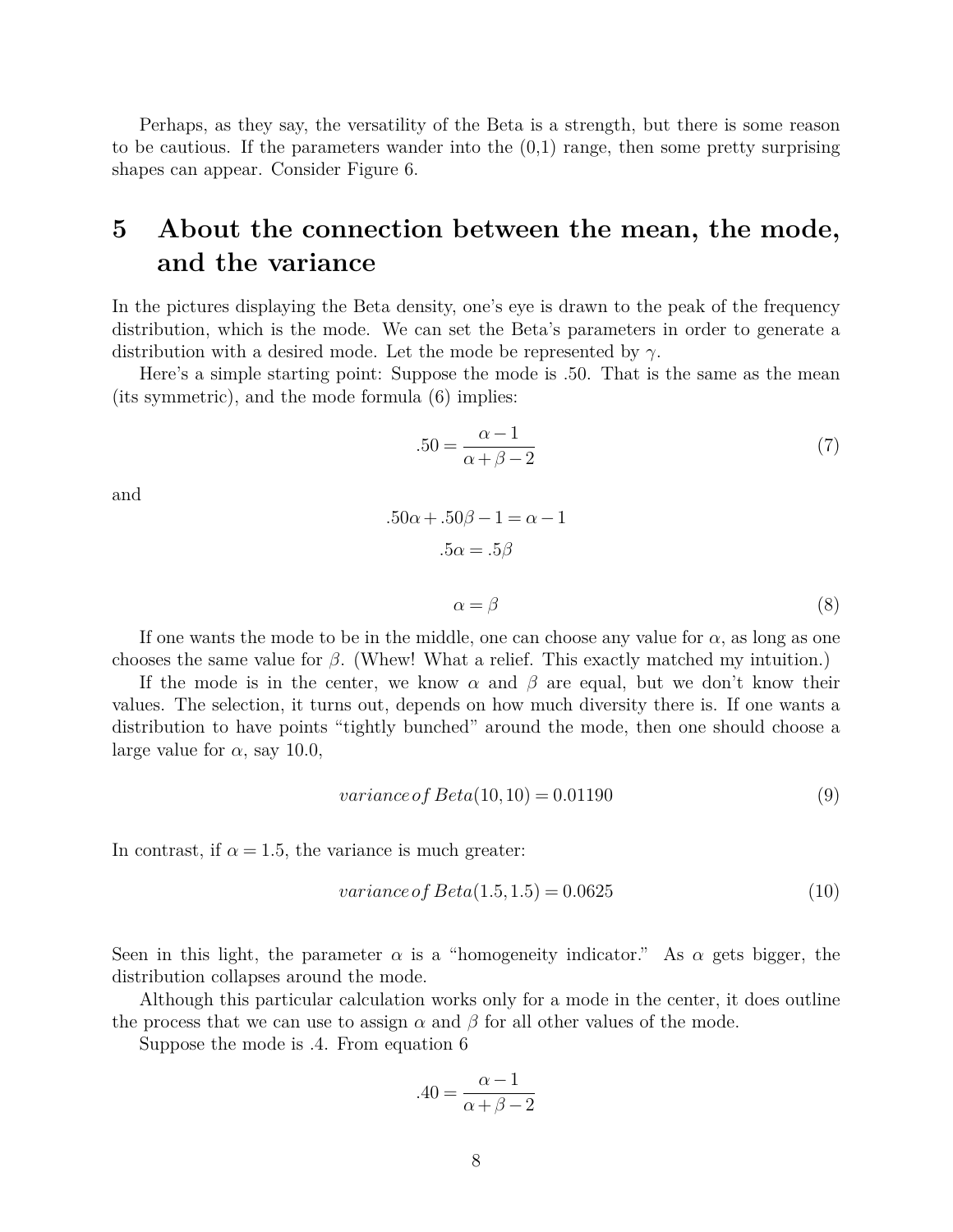

**Beta(1.2,0.2 mean=0.86 var=0.05**



Figure 6: Some Unpleasant Betas